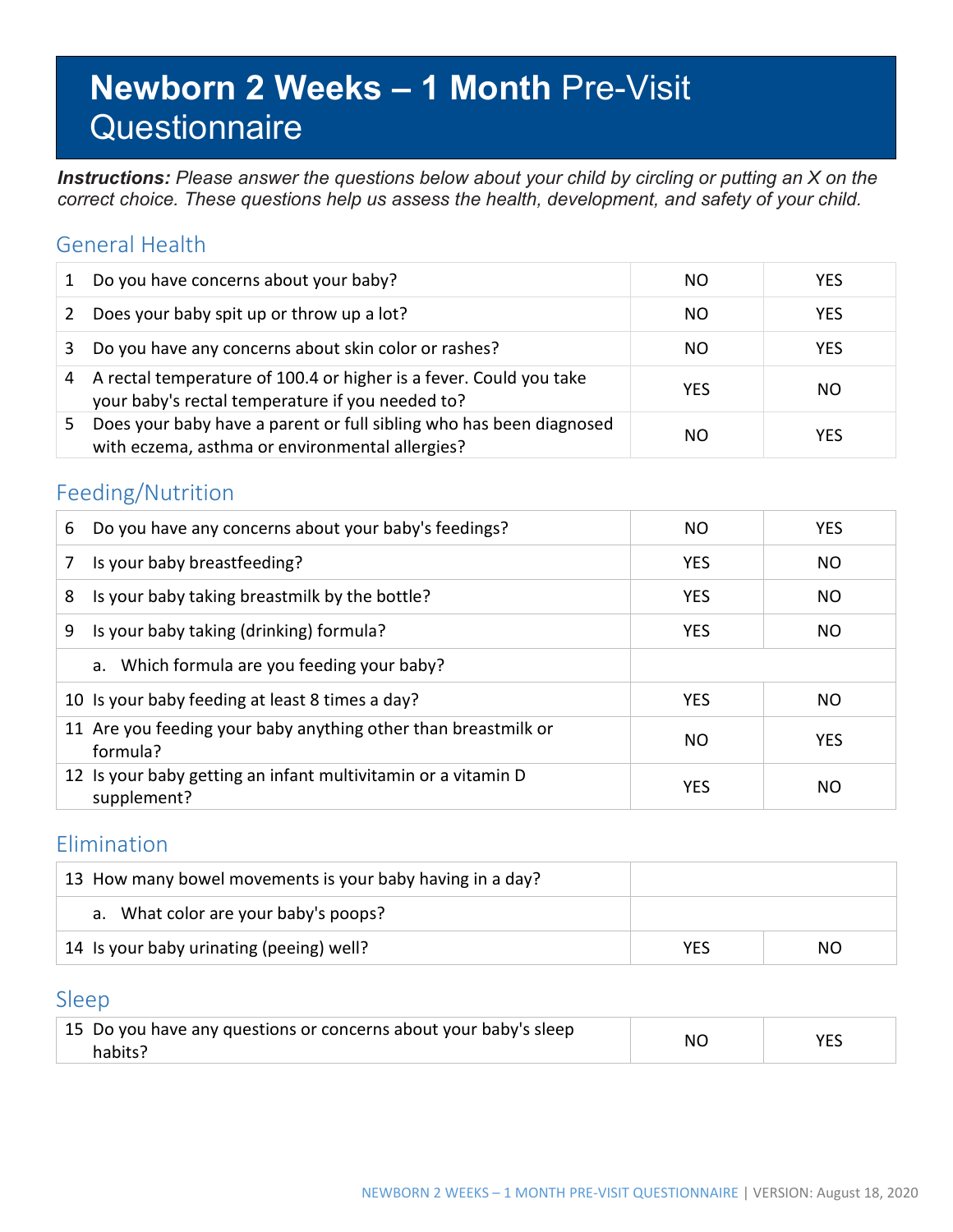# Social Stressors

| 16 If there are other children in the house, are they adjusting<br>well to your newborn?                        | <b>YES</b> | NO.        | Doesn't<br>apply |
|-----------------------------------------------------------------------------------------------------------------|------------|------------|------------------|
| 17 Are you having any family stress?                                                                            | NO.        | <b>YES</b> |                  |
| 18 Within the past 12 months have you worried that your<br>food would run out before you got money to buy more? | NO.        | <b>YES</b> | <b>SOMETIMES</b> |
| 19 Within the past 12 months did you run out of food and you<br>didn't have money to get more?                  | NO.        | <b>YES</b> | <b>SOMETIMES</b> |
| 20 Do you feel you receive the support you need?                                                                | <b>YES</b> | NO.        |                  |
| 21 Do you ever feel angry or frustrated with your baby?                                                         | NO.        | <b>YES</b> |                  |
| 22 Do you always feel safe in your home?                                                                        | <b>YES</b> | NO.        |                  |

# Development

| 23 Does your baby turn his/her head towards the direction of sound? | <b>YES</b> | NO. |
|---------------------------------------------------------------------|------------|-----|
| 24 Does your baby follow parent with his/her eyes?                  | <b>YES</b> | NO. |
| 25 Does your baby recognize parents' voices?                        | <b>YES</b> | NO. |
| 26 Does your baby respond to your face or bright light?             | <b>YES</b> | NO. |
| 27 Is your baby responsive to calming actions when upset?           | <b>YES</b> | NO. |
| 28 Does your baby raise head slightly when on tummy?                | <b>YES</b> | NO. |
| 29 Does your baby have tummy time while awake?                      | <b>YES</b> | NO. |

# Safety

| 30 Does your baby sleep on his/her back?                                                             | <b>YES</b>    | NO.        |
|------------------------------------------------------------------------------------------------------|---------------|------------|
| 31 Where does your baby sleep?                                                                       | Crib/Bassinet | Other      |
| 32 Do you always keep a hand on your baby when placed above the<br>floor? (like on a changing table) | YES           | NO.        |
| 33 Does your baby wear any jewelry (including necklaces)?                                            | NO.           | <b>YES</b> |
| 34 Does your baby ride in a rear-facing safety seat, in the back seat?                               | <b>YES</b>    | NO.        |
| 35 Does anyone smoke or vape around your baby?                                                       | NO.           | <b>YES</b> |
| 36 Do you have working smoke and carbon monoxide detectors in your<br>home?                          | YES           | NO.        |